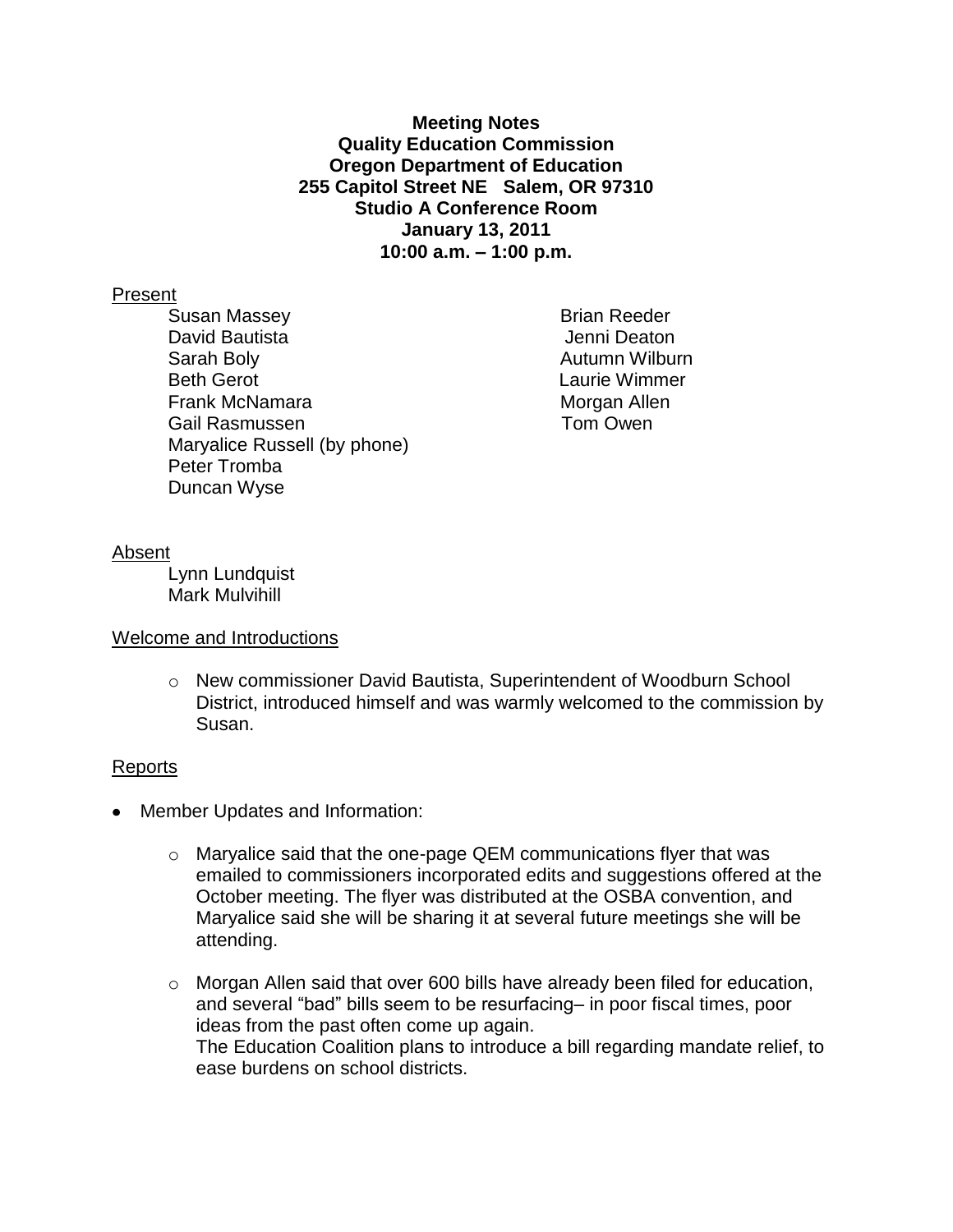- Legislative Update Autumn Wilburn
	- $\circ$  Session began on Monday morning, January 10, with the swearing in of new House and Senate members and organizational meetings. The Governor expressed optimism for this session in his inauguration address; that everyone would work together and collaborate well in the upcoming months.
	- o Approximately 1,600 bills were introduced between the House and Senate on Monday and Tuesday. Roughly 120-125 education bills will be analyzed, with topics ranging from fiscal issues and task forces to placeholder bills. We expect another 1600+ bills to be introduced during legislative session.
	- $\circ$  The legislature has effectively recessed until February 1, when they will start with committee meetings:
		- House Education Co Chairs Rep. Sara Gelser and Rep. Matt Wingard
		- Senate Education Chair Senator Mark Hass
		- House Ways and Means sub on Education Co-Chair Rep. Betty Komp
		- Senate Ways and Means sub on Education Co-Chair Senator Rod Monroe
		- Ways and Means Chairs Rep. Dennis Richardson, Rep. Peter Buckley and Senator Richard Devlin
	- o The Senate Ed committee tentatively plans to meet on Tuesdays and Thursdays from 1-3 pm, and the House Ed committee will tentatively meet on Mondays, Wednesdays and Fridays from 1-3 pm.
	- $\circ$  Frank asked if there seemed to be many high potency bills and Autumn responded that the Senate mentioned more priorities in discussions than the House. A few hot topic issues raised by the Senate were ESD reform and fullday kindergarten.

# **Discussion**

- Communication's Plan/QEM Brochure:
	- o Laurie Wimmer confirmed that OEA's edits and suggestions have already been incorporated.
	- $\circ$  Beth reported that OSBA didn't have any feedback to share on the brochure, but she noticed that it might be helpful to have the prototype school sizes included on the back page for elementary, middle and high.
	- o Susan wondered if the bullets on the first page were ordered by priority, and Maryalice clarified that they had not been placed in any particular order; they were just key points pulled from the QEM.
	- o Susan also mentioned that some differentiation between the 3 school levels on the back page might make the chart easier to read, and the contact section at the very bottom needs to be revised with Vic Backlund and Diane Rush gone.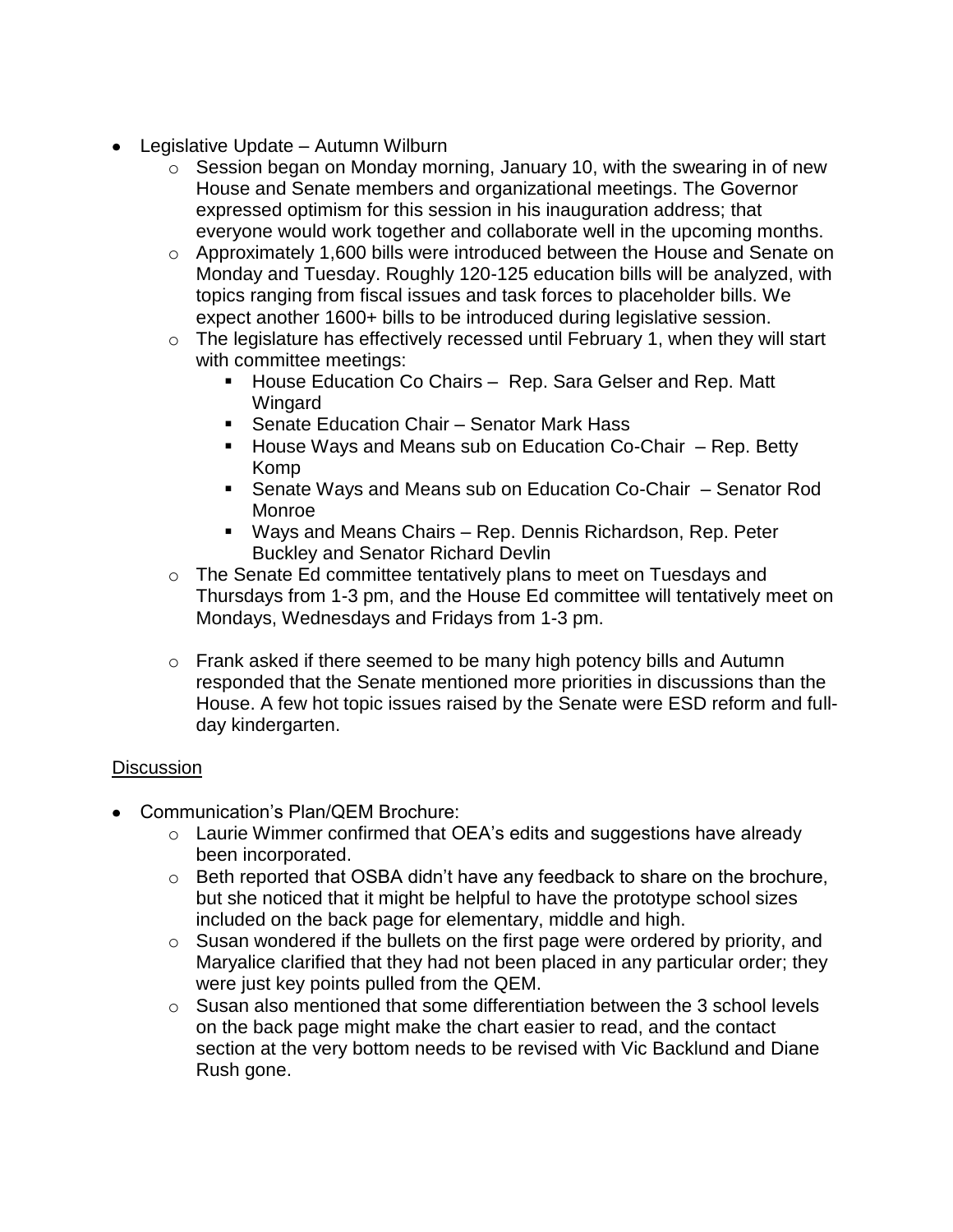- $\circ$  Maryalice said she would check into the possibility of taking this information and organizing it into a tri-fold design.
- o Regarding the communication's rollout plan, Susan said it would be beneficial to move forward with the plan to punch up the commission's reputation.
- o Maryalice would like to see more dialog between superintendents and the commission, and for superintendents to use the QEM report/QEM brochure as functional tools and not get caught up with the "big number."
- Discussion with new Education Policy Advisor, Nancy Golden:
	- o *The commission is interested in the governor's view of education and underpinnings/themes/strategies for the future*
	- o Nancy said that the governor's big-picture vision is a seamless 0-20 system that is powerful on both ends. This system would implement early investment, with students either attending classes on community college campuses, or high schools offering college credit classes to boost efficiency.
	- o Create an investment board to look into options for creating this seamless system, and see what can be utilized from our current structures. Instead of K-12, this would be a whole education continuum.
		- **Investigate what "return on investment" really looks like in education.**
	- o The governor is committed to bold change in education, understanding that the budget crisis could be a decade-long reality.
	- o Even if resources were available, system change is still necessary, as we have not bridged the gap.
	- o There are resources to be gained if we are clear on the outcomes, such as all students coming to 1<sup>st</sup> grade prepared and ready to learn. (Resources available from organizations such as United Way, who implemented a student intervention program in Springfield that yielded measurable success.)
	- o Proficiency-based instruction is of interest to governor: if high school students can show they are proficient in their subjects, they may be ready to move on to next steps.
	- $\circ$  If the education system was changed, the QEM would have to change accordingly: the QEC charge would have to be reconsidered at the governor's level.
	- $\circ$  School districts would have to be engaged and willing to work together in this system change, as limited resources would have to be divided between districts and the redesign.
	- $\circ$  Incentive funds to districts: this can be a draw for districts that are ready and able to move forward and make changes, but for those that aren't, it could lead to potential inequality for students. The state has a certain level of responsibility to make sure every school district is granted equal opportunities for funding.
		- It may be more effective to offer incentives to regions, which would include both large and small districts.
	- o Must find a balance for innovation at the state and district level: can't be too prescriptive, as that may crush innovation within schools.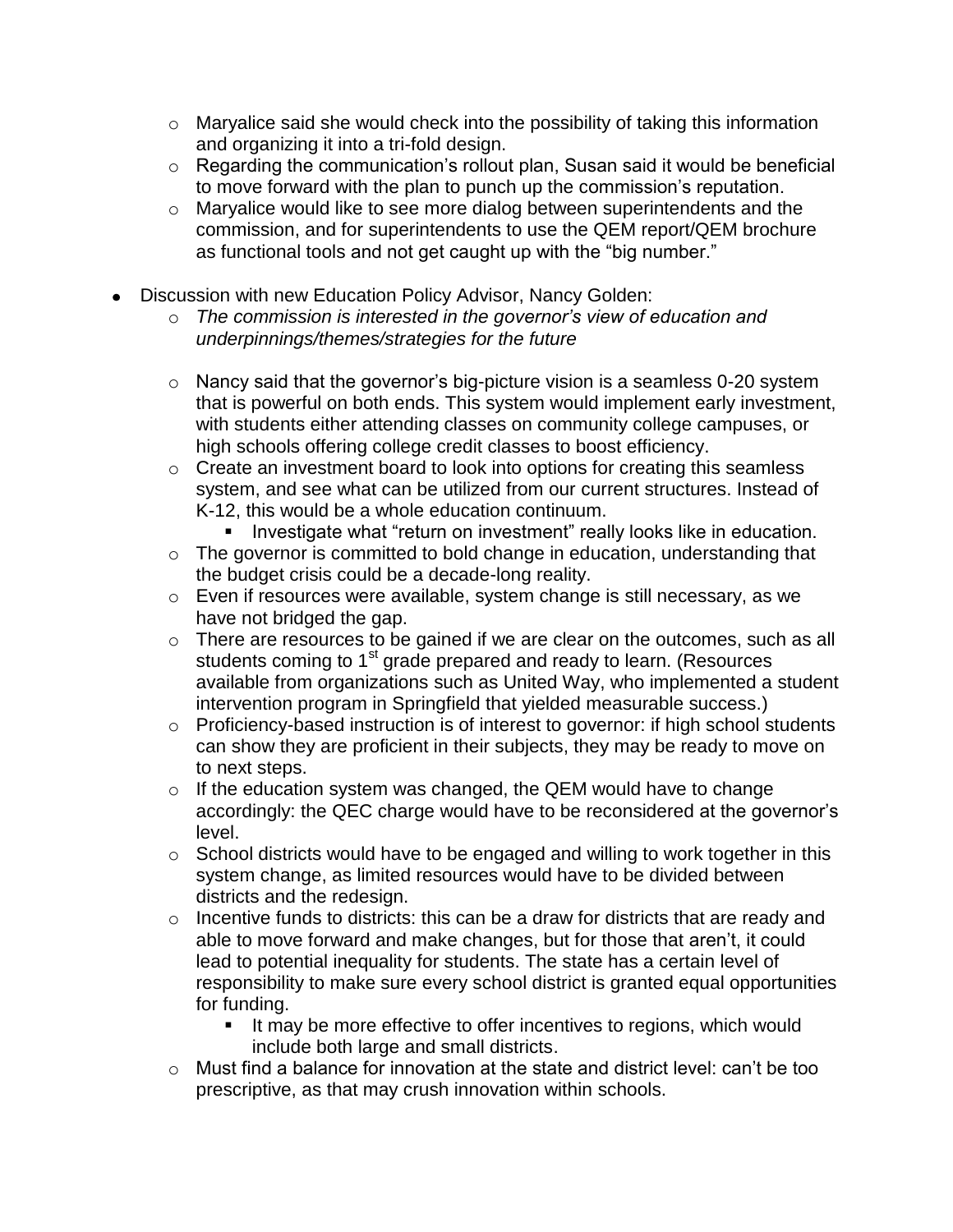- Direction for Commission in future round of work:
	- o Vision Statement for the Commission: Do we need to revisit it?
		- Charge doesn't mention anything regarding how the system might be improved.
			- Beth said it seems to assume that we're looking at brick and mortar schools only.
		- Peter: the model may be out of synch with what we'll have to do considering the budget. Still not enough "proof" on results of providing a world-class education with new technology.
		- May be elements of the model that districts find unrealistic.
		- Possibility of prototype based on what successful schools across Oregon are doing now, instead of an "ideal."
		- **Sarah: start with the end result, the Oregon Diploma, and work** backwards, examining what works best. Incorporate into an *Implementation Strategy*. Currently, districts do not have a shared vision/excitement around simple and effective implementation. This could provide accountability for teachers and students in the system.
		- **Duncan expressed that there were two original purposes for the whole** QEC/QEM process:
			- The first was around what funding levels would meet the standards at the time; put in this amount of money, and you can expect these outcomes, combined with best practices.
			- The second was a focus on the continuous loop system, to see how schools are using funds and performing.
		- Important to spread around best practices, so schools with similar funding levels can learn from each other.
		- **Duncan feels that the continuous improvement cycle model should** spread to the community college and university level as well.
		- **From the perspective of higher education, Frank shared that the short**lived Higher Ed QEC equivalent struggled due to the lack of a data base structure that could be compared with the K-12 system. This made it impossible to achieve a similar model as the QEM for K-12.
		- In every round of the QEM, questions around "distribution" are a sticky net, such as the question whether or not money has to be used exclusively for its designated purpose. "Efficiencies" seem to be a valid area for further exposure; ESD consolidation may still be a sticky subject, but ripe for review.
		- Susan reminded that the role of the commission should not step into an area of responsibility held by the State Board. It is not appropriate for the commission to propose policy; rather advise on policy.
		- **Duncan said he doesn't feel the commission infringes on the Board's** role at all, and would encourage even more dialog between the two groups in the future.
	- o Where is Oregon's education system today in relation to that vision?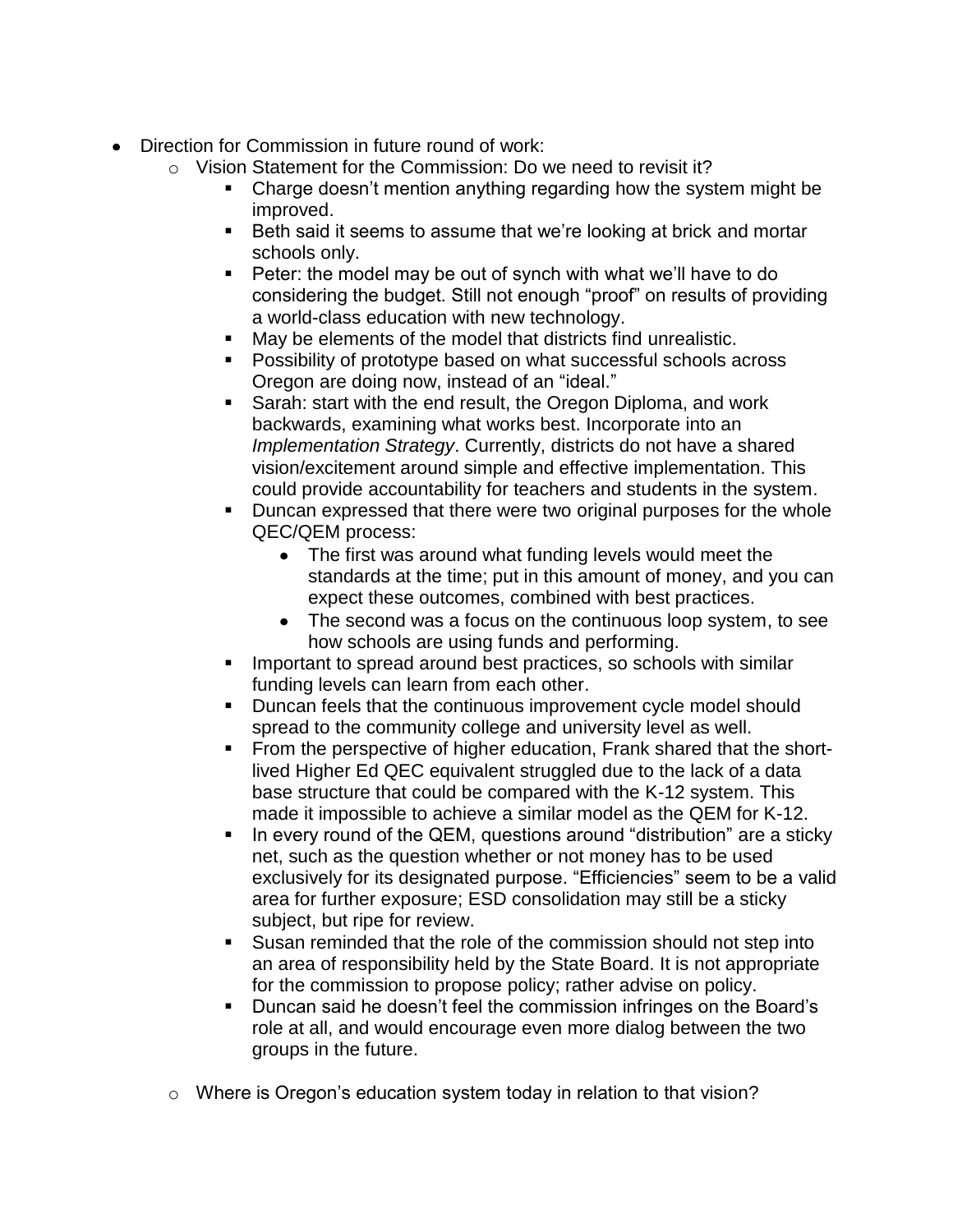- Uneven implementation of best practices, as some districts may be better equipped for implementation. This may be due in part to a difference in opinion between districts on what practices are really "the best."
- **Peter prefers the term "evidence-based practices," as it opens the door** to best practices evolving and improving over time.
- **Frank said that schools have a tendency to get captured by fads that** grab their attention; some of these fads under the umbrella of "efficiencies." There are so many differences in concept around efficiencies, but districts often lump them together and label them the same thing.
- In the Woodburn SD, David mentioned that the underpinnings of the "best practice" are observed, as they lead up to the successful results. Best practices can be a "world view" interaction between teacher and student; the underpinnings in the conversation, motivation, student attitude, etc.
- There seems to be a missing link for communicating successful practices to districts.
- **F** Teachers and schools lack the time they need to look at evidence and determine whether their students are on proper track or not.
- $\circ$  Given where we are today and the revenue environment, what practices are needed to get Oregon to the Commission's vision of a quality education?
	- **•** "Practices" and "systems" are both needed.
	- Districts are required to report on the same things; it may be a more effective use of districts' time to report on focused areas where they need an extra boost.
		- There are a number of disconnects between state and local requirements around reports, etc.
	- Sarah reminded that alignment must always be to the Oregon Diploma.
	- There could be a K-12 disconnect around the Diploma. Some elementary schools may not put a focus on the Diploma which may hinder children at early levels.
	- **Frank presented the concept that the foundational ideas behind the** Diploma may not have the same impact on a child with no financial hope for college. Will the students who may not be going on to college be just as well served?
	- David agreed that the reality is, not all students continue on to college. K-12 must create a consciousness of civic leadership and social justice for students, so they will be well equipped for whatever they do in the future.
	- **Maryalice mentioned community colleges such as Chemeketa that** offer helpful programs for students, such as 1 year free based on GPA levels. More partnerships with higher education such as this could be very beneficial for students.